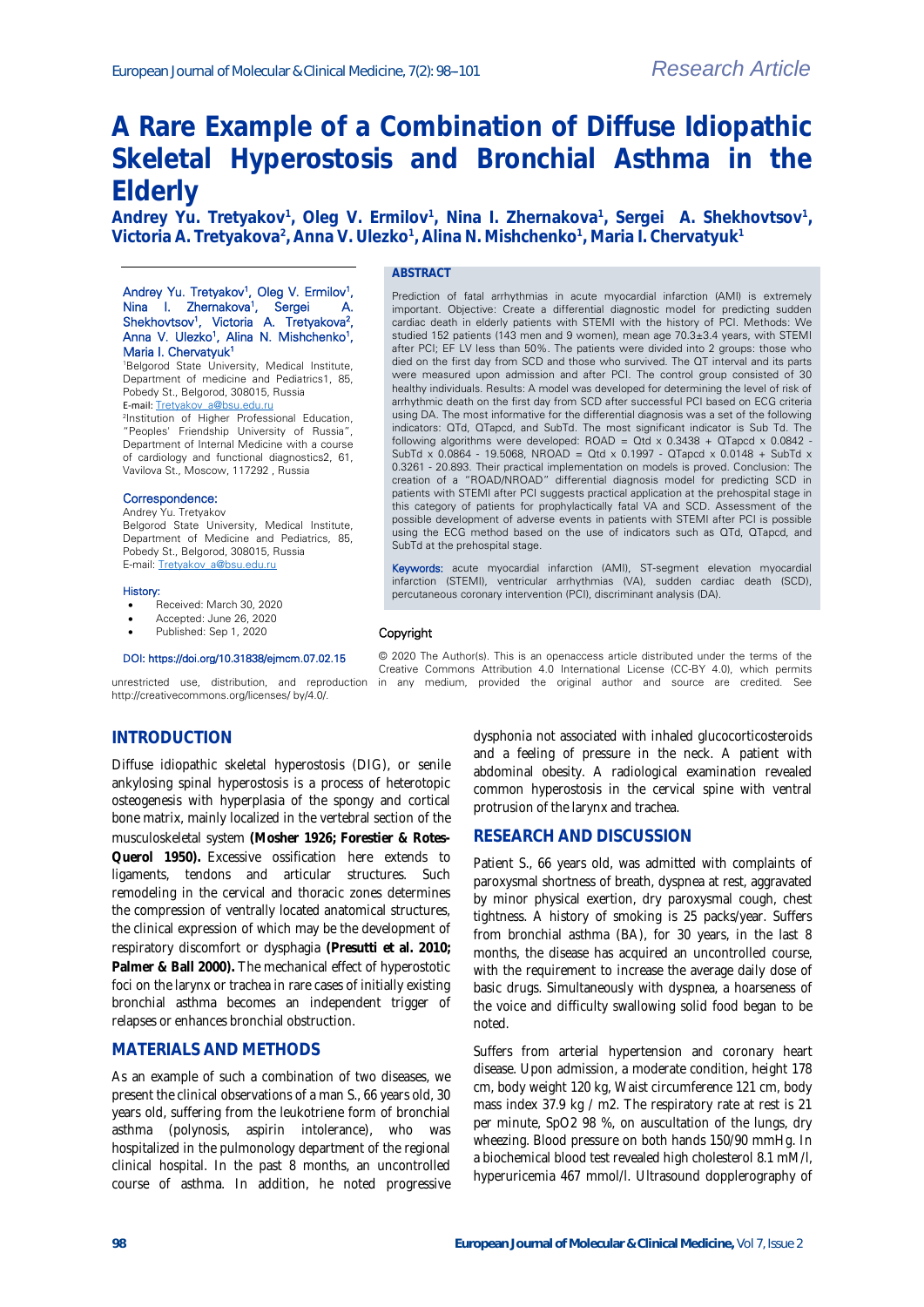the veins of the lower extremities was performed: veins are passable, becker cysts are determined on both sides of the popliteal regions, on both legs there are signs of suprafascial edema of soft tissues (more pronounced on the right at the level of the ankle joint). Radiological examination of the soft tissues of the neck with contrast and organs of the chest cavity: deformation and ventral protrusion of the pharynx, larynx and upper third of the esophagus with a massive osteophyte complex in the C3-C7 segment, significant osteophytic overlays of the ventral and lateral parts of the vertebral bodies (Th3-Th12): Fig. 1, 2.



**Fig 1: Computed tomography: 2D reconstruction of the cervical and thoracic spine (cervical lordosis is straightened, massive osteophyte complexes near the anterior margin of C3-C7 and Th3-Th12 vertebrae).**



**Fig 2: MRI of the cervical spine: severe deforming spondylosis at the C3-C7 level, moderate secondary spinal stenosis at the C4-C7 level, deformation of the pharynx, larynx and upper third of the esophagus with their ventral protrusion.**

The problem of axial skeleton diseases leading to disposition and functional disorders of internal organs is widespread and causes serious diagnostic difficulties in clinical practice.

One of the nosological forms associated with pathological proliferation of bone tissue of the spine, its deformation is DISH. In 1926, Mosher (1926) described a case of dysphagia against the background of identified osteophytes of the cervical spine. This pathological condition in elderly patients with polysegmental lesions was examined in detail by J. Forestier and J. Rotes-Querol in 1950 in "Annals of the rheumatic diseases". The disease is characterized by massive non-inflammatory ossification of the longitudinal ligament of the spinal column. A feature here is a significant limitation of motor function, due to multifocal ankylosis, with relatively moderate complaints from the patient. The disease is common in the elderly and senile moreover, with age, its frequency increases, reaching 12-35% in some populations **(Presutti et al. 2010; Palmer & Ball 2000; Boachie-Adjei & Bullough 1987).**

The mechanisms of ADHD (or J. Forestier disease) are not fully understood. However, this process is reasonably considered as a separate link in the pathogenetic continuum of the metabolic syndrome: similarly to the description presented, patients with J. Forestier disease are overweight and have hypertension, hyperuricemia, dyslipidemia, and insulin resistance. Men are more susceptible to the disease than women **(Presutti et al. 2010; Palmer & Ball 2000; Hwang et al. 2013; Sridharan & Uberoi 2008; Kiss et al. 2002; Westerveld et al. 2008).** Bony growths on the front and lateral surfaces of the vertebral bodies for a long time may not be detected and asymptomatic. The growths on the back surface, protruding into the spinal canal, are the cause of severe neurological disorders **(Bobrov 2009; Matgé 2005).** In the clinical picture, the phenomena of dysphagia, dysphonia, dyspnea prevail due to a more frequent lesion of the cervical spine **(Boachie-Adjei & Bullough 1987; Bobrov 2009; Dioré et al. 2005; Hartel et al. 2011; Ohki 2012; Rodríguez et al. 2002; Di Martino et al. 2006; Constantoyannis et al. 2008; Alcázar et al. 2008; Krishnarasa et al. 2011; Aydin et al. 2006).** Dysphonia syndrome in asthma with comorbid hyperostosis requires a correct interpretation, and not just an appeal to the known effect of inhaled glucocorticosteroids. Complaints develop gradually, gradually progress, intensify with extension of the neck. Their development is based on various mechanisms: direct compression by osteophytes of the esophagus and larynx, a secondary inflammatory reaction in the surrounding tissue with the development of edema and fibrosis and muscle spasm **(Ohki 2012; Rodríguez et al. 2002).** Patients complain of a foreign body sensation in the throat and hypersalivation, the likelihood of aspiration of nasopharyngeal mucus and food is increased, night apnea syndrome, shortness of breath and suffocation are formed **(Dutta et al. 2014; Kawauchi et al. 2011).** In the presented patient, DISH contributed to the strengthening of AD symptoms and the formation of an uncontrolled course of the disease. Other manifestations of the disease are limited mobility of various segments of the spine, acute and chronic pain, paresis and paralysis **(Bobrov 2009; Hartel et al. 2011; Ohki 2012; Rodríguez et al. 2002; Krishnarasa et al. 2011; Shahbazi & Ardalani 2018).**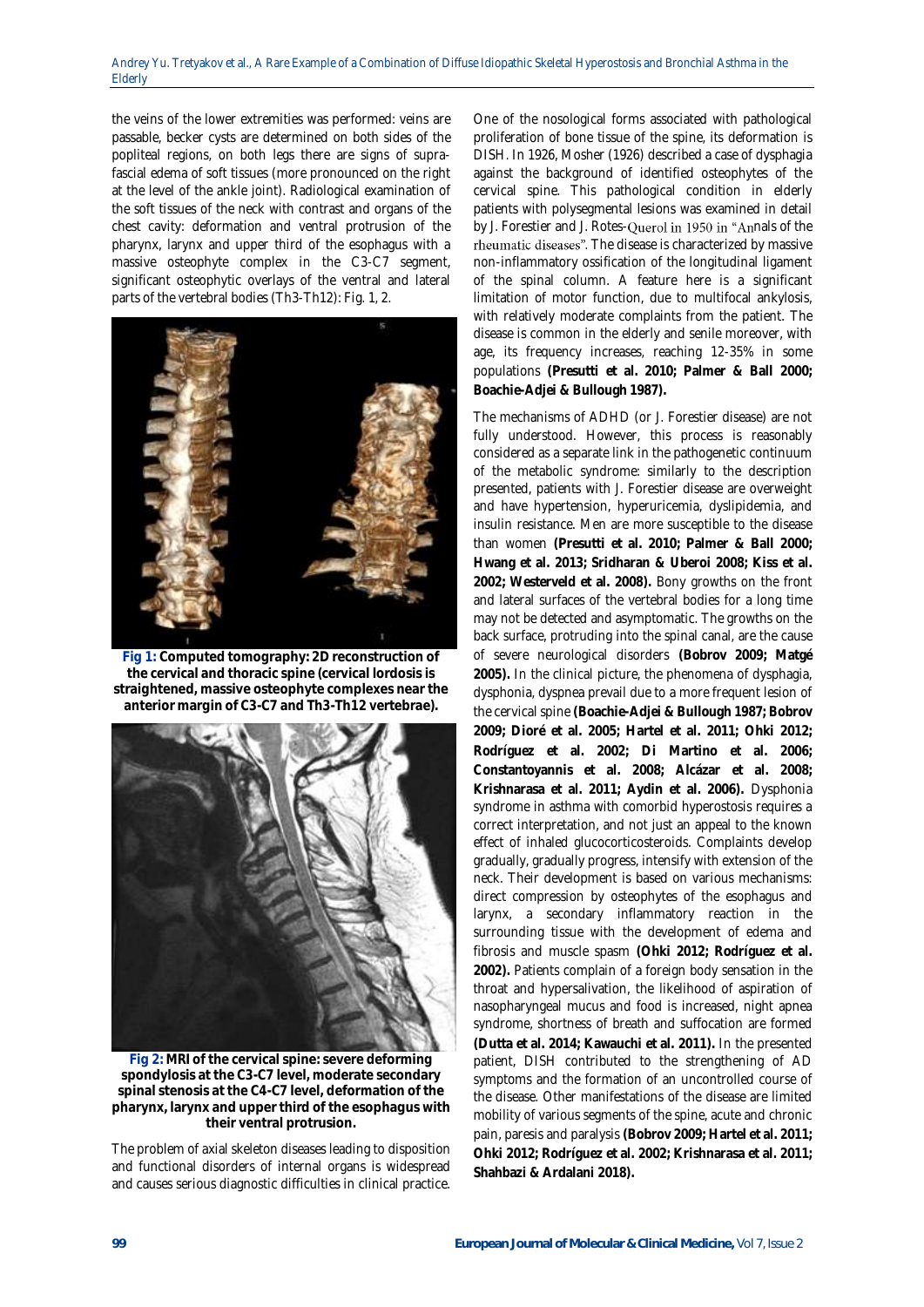A number of authors indicate the relative rarity of dysphagia, compared with respiratory symptoms, linking this with a more frequent lesion of the middle and lower spine **(Ohki 2012; Papakostas et al. 1999).**

The diagnosis is established on the basis of an x-ray picture. Changes more often appear on the right side, which is probably due to an obstruction of tissue ossification by the pulsating aorta located on the left **(Underberg-Davis & Levine 1991).** At the early stage, the formation of small osteophytes occurs, as with deforming spondylitis. Further, the connective tissue between the anterior and posterior longitudinal ligaments and the vertebral bodies calcifies, followed by ossification of the anterior longitudinal ligaments. All this leads to progressive ankylosis. In accordance with the existing consensus, the following diagnostic criteria for the disease are used: 1. continuous damage to at least 4 adjacent vertebrae in the form of calcification or hyperostosis of the longitudinal ligament; 2. the relative intactness of the intervertebral discs in the affected segments, the absence of degenerative changes in them and the facet syndrome; 3. the absence of clinical or radiological signs of sacroileitis and ankylosis of the arched joints characteristic of ankylosing spondylitis **(Palmer & Ball 2000; Hwang et al. 2013; Cassim et al. 1990; Starkova & EHrdes 2016; Resnick & Niwayama 1976).**

A more complex diagnostic and therapeutic task is presented by situations where DIG is combined with BA, suggesting not only the correct interpretation of the reasons for the increase in the severity of the pulmonological disease, but also the search for a compromise in the choice of basic anti-asthma drugs with less osteoporetic activity.

# **CONCLUSION**

Thus, DYSG, in cases of combination with BA, becomes an independent factor in the severity of the course and relapse, an additional condition for the difficulty in achieving control of respiratory pathology in the elderly, acting as a component of the pathogenetic constellation of the metabolic syndrome. Considering the complexity of diagnosis in the absence of specific clinical signs of spinal hyperostosis, the leading research methods in such situations are radiological imaging methods.

# **CONFLICT OF INTEREST**

## None

# **REFERENCES**

- 1. Mosher, H.P. 1926. Exostoses of the cervical vertebrae as a cause fordifficulty in swallowing. The Laryngoscope, 36 (3): 181-182.
- 2. Forestier, J., Rotes-Querol, J. 1950. Senile ankylosing hyperostosis of thespine. Ann Rheum Dis, 9:321-30.
- 3. Presutti, L., Alicandri-Ciufelli, M., Piccinini, A., Trebbi, M., Marchioni, D., Ghidini, A., Ruberto, M. 2010. Forestier disease: single-center surgical experience and brief literature review. Annals of Otology, Rhinology & Laryngology, 119 (9): 602-608.
- 4. Palmer, J.M., Ball, D. R. 2000. Awake tracheal intubation with the intubating laryngeal mask in a patient with diffuse idiopathic skeletal hyperostosis. Anaesthesia, 55 (1): 70-74.
- 5. Boachie-Adjei, O., Bullough, P.G. 1987. Incidence of ankylosing hyperostosis of the spine (Forestier's disease) at autopsy. Spine, 12 (8): 739-743.
- 6. Hwang, J.S., Chough, C.K., & Joo, W.I. 2013. Giant anterior cervical osteophyte leading to Dysphagia. Korean Journal of Spine, 10 (3): 200-2.
- 7. Sridharan, S.K., & Uberoi, P. 2008. Diffuse idiopathic skeletal hyperostosis (Forestier Disease). J Assoc Physicians India, 56: 605.
- 8. Kiss, C., Szilagyi, M., Paksy, A., & Poor, G. 2002. Risk factors for diffuse idiopathic skeletal hyperostosis: a case-control study. Rheumatology, 41 (1): 27-30.
- 9. Westerveld, L.A., van UUfford, H.M.Q., Verlaan, J.J., & Oner, F.C. 2008. The prevalence of diffuse idiopathic skeletal hyperostosis in an outpatient population in The Netherlands. The Journal of rheumatology, 35 (8): 1635-1638.
- 10. Bobrov, V.M. 2009. Disfagiya i disfoniya, obuslovlennye bolezn'yu Forest'e. Rossijskaya otorinolaringologiya, [Dysphagia and dysphonia due to Forestier's disease. Russian otorhinolaryngology], 5: 164-166.
- 11. Matgé, G. 2005. Radiculopathie cervicale au cours de la maladie de forestier: traitement chirurgical: À propos d'un cas et revue de la littérature. Neurochirurgie, 51(1): 15-18.
- 12. Dioré, K., Facon, D., Marsot-Dupuch, K., & Bobin, S. 2005. An underrecognized cause of dysphagia: Forestier's disease. Fr ORL, 88: 124-127.
- 13. Hartel, M.J., Seidel, U., Iselin, L., Exadaktylos, A.K., & Benneker, L.M. 2011. Partial tetraplegic syndrome as a complication of a mobilizing/manipulating procedure of the cervical spine in a man with Forestier's disease: a case report. Journal of medical case reports, 5 (1): 529.
- 14. Ohki, M. 2012. Dysphagia due to diffuse idiopathic skeletal hyperostosis. Case reports in otolaryngology.
- 15. Rodríguez, J.A., Rodríguez, M.R., & Mato, C.D. 2002. Dysphagia in cervical hyperostosis of Forestier's disease. In Anales otorrinolaringologicos iberoamericanos, 29, (2): 135-141.
- 16. Di Martino, A., Costa, V., & Denaro, V. 2006. Dysphagia and dysphonia due to anterior cervical osteophytes: report of a patient affected by DISH. European Journal of Orthopaedic Surgery & Traumatology, 16 (4): 344-347.
- 17. Constantoyannis, C., Papadas, T., & Konstantinou, D. 2008. Diffuse idiopathic skeletal hyperostosis as a cause of progressive dysphagia: a case report. Cases journal, 1 (1): 416.
- 18. Alcázar, L., Jerez, P., Gómez-Angulo, J.C., Tamarit, M., Navarro, R., Ortega, J. M., & Del, J.P. 2008. Forestier-Rotes-Querol's disease. Ossification of the anterior cervical longitudinal ligament as a cause of dysphagia. Neurocirugia (Asturias, Spain), 19 (4): 350- 355.